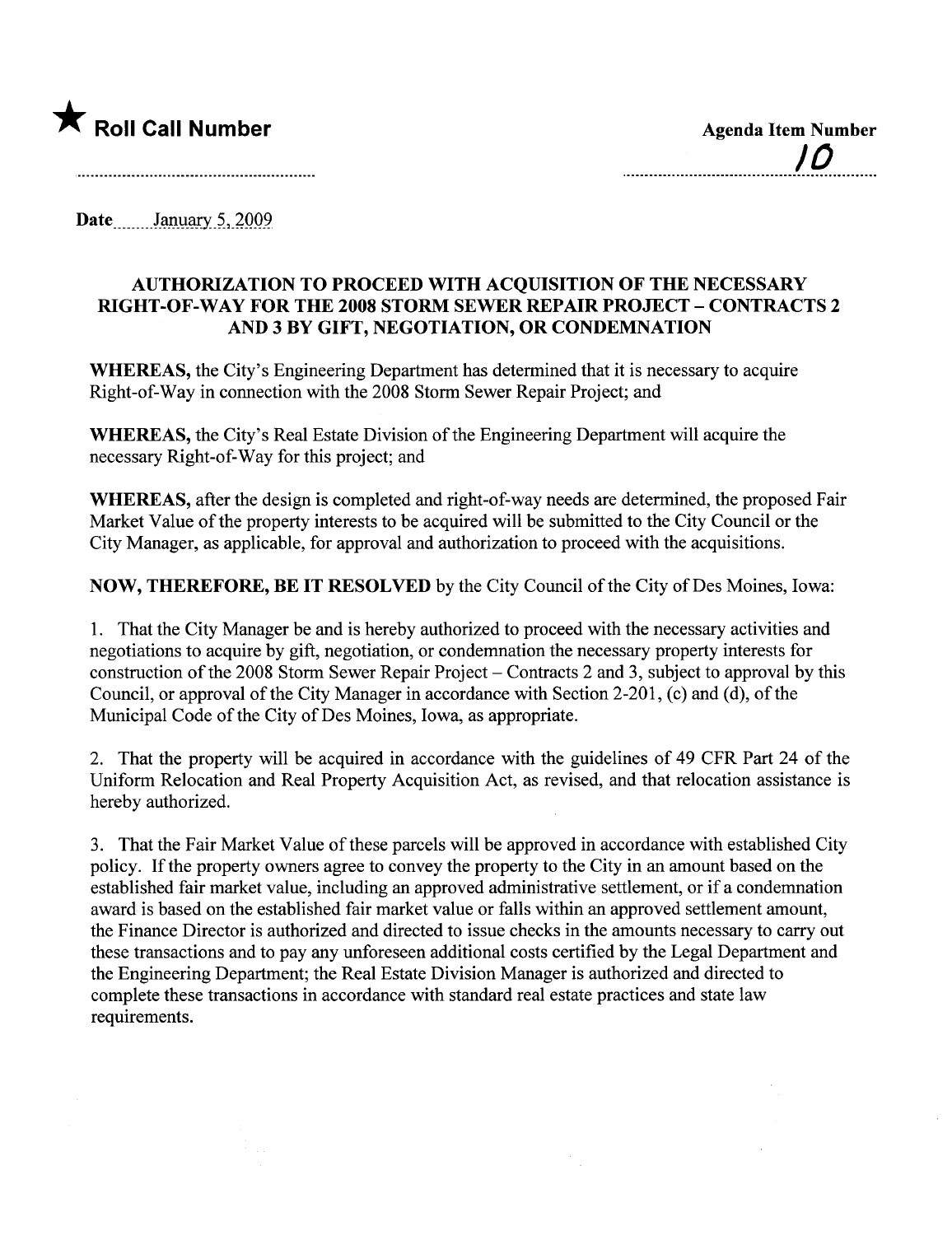

| <b>Agenda Item Number</b> |  |
|---------------------------|--|
| 10                        |  |

Date January 5, 2009

(COUNCIL COMMUNICATION NO.  $04 - 006$ )

Moved by to adopt.

Funding source: 2008-09 CIP, City-wide Storm Water Utility Projects, STE057, Page - Storm Water Improvements 4.

PPROVED AS TO FORM:

bAS Henna K. Frank

Assistant City Attorney

| <b>COUNCIL ACTION</b> | <b>YEAS</b> | <b>NAYS</b> | <b>PASS</b> | <b>ABSENT</b>   | <b>CERTIFICATE</b>                                                                                   |
|-----------------------|-------------|-------------|-------------|-----------------|------------------------------------------------------------------------------------------------------|
| <b>COWNIE</b>         |             |             |             |                 |                                                                                                      |
| <b>COLEMAN</b>        |             |             |             |                 | I, DIANE RAUH, City Clerk of said City hereby                                                        |
| <b>HENSLEY</b>        |             |             |             |                 | certify that at a meeting of the City Council of<br>said City of Des Moines, held on the above date, |
| <b>KIERNAN</b>        |             |             |             |                 | among other proceedings the above was adopted.                                                       |
| <b>MAHAFFEY</b>       |             |             |             |                 |                                                                                                      |
| <b>VLASSIS</b>        |             |             |             |                 | IN WITNESS WHEREOF, I have hereunto set my<br>hand and affixed my seal the day and year first        |
| <b>MEYER</b>          |             |             |             |                 | above written.                                                                                       |
| <b>TOTAL</b>          |             |             |             |                 |                                                                                                      |
| <b>MOTION CARRIED</b> |             |             |             | <b>APPROVED</b> |                                                                                                      |
|                       |             |             |             | Mavor           | City Clerk                                                                                           |